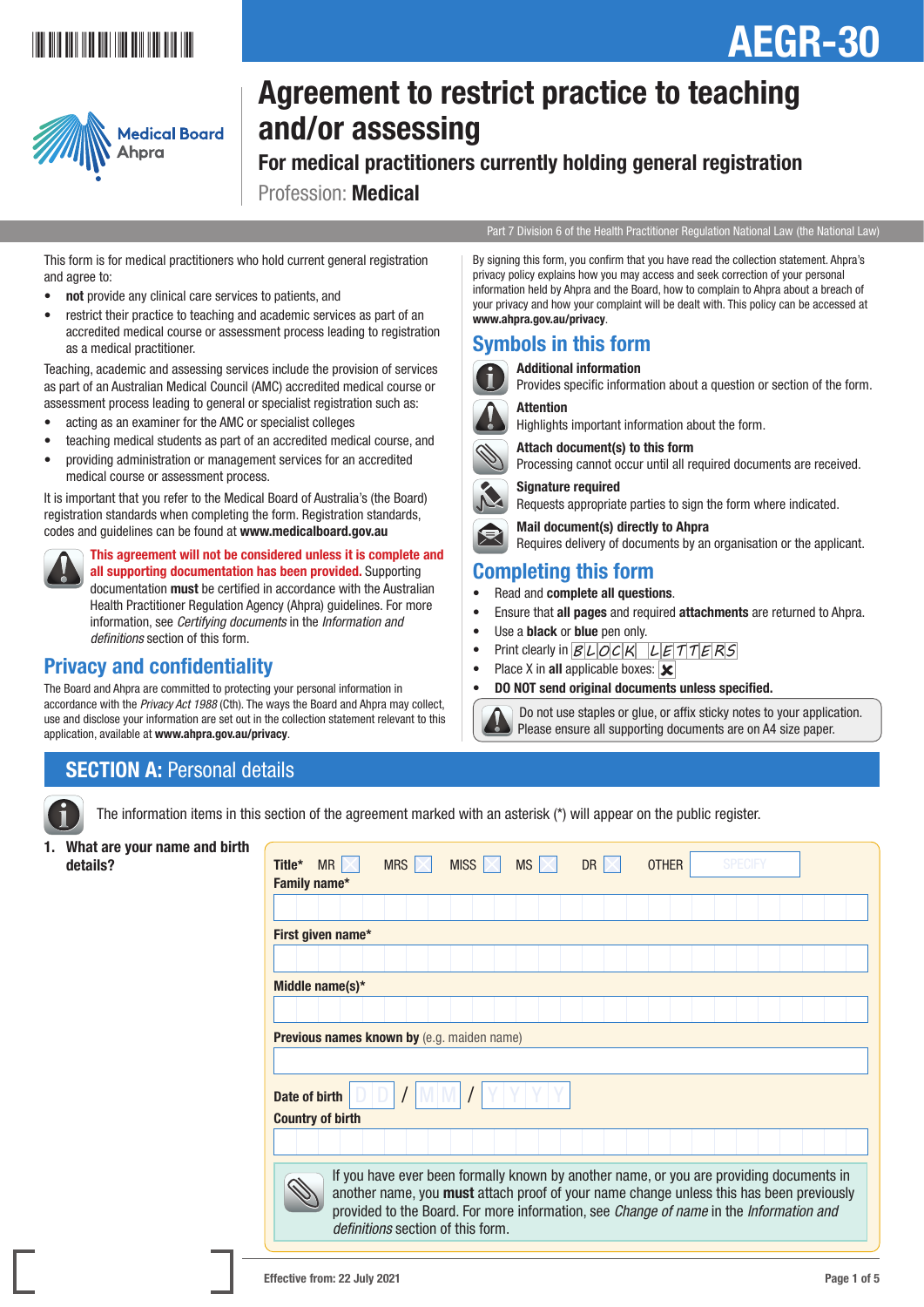# SECTION B: Employment/engagement details

 To be eligible for general registration for the purposes of teaching and/or assessing as defined in this agreement form you are required to provide evidence of your current or proposed teaching and/or assessing role.

#### 2. What are the details of the organisation at which you will be teaching and/or assessing?



 The suburb and postcode of the organisation will appear on the public register as your principal place of practice.

 Principal place of practice for a registered health practitioner is:

- the address at which you predominantly practise the profession, or
- your principal place of residence, if you are not practising the profession or are not practising the profession predominantly at one address.

| <b>Organisation name</b>                                                                                                                                                                                                                                                                                                                                                                                                                                                                                                                                                                                                                                                                                                                                                                                                              |  |               |  |  |  |  |  |  |
|---------------------------------------------------------------------------------------------------------------------------------------------------------------------------------------------------------------------------------------------------------------------------------------------------------------------------------------------------------------------------------------------------------------------------------------------------------------------------------------------------------------------------------------------------------------------------------------------------------------------------------------------------------------------------------------------------------------------------------------------------------------------------------------------------------------------------------------|--|---------------|--|--|--|--|--|--|
|                                                                                                                                                                                                                                                                                                                                                                                                                                                                                                                                                                                                                                                                                                                                                                                                                                       |  |               |  |  |  |  |  |  |
| Site/building (if applicable)                                                                                                                                                                                                                                                                                                                                                                                                                                                                                                                                                                                                                                                                                                                                                                                                         |  |               |  |  |  |  |  |  |
|                                                                                                                                                                                                                                                                                                                                                                                                                                                                                                                                                                                                                                                                                                                                                                                                                                       |  |               |  |  |  |  |  |  |
|                                                                                                                                                                                                                                                                                                                                                                                                                                                                                                                                                                                                                                                                                                                                                                                                                                       |  |               |  |  |  |  |  |  |
|                                                                                                                                                                                                                                                                                                                                                                                                                                                                                                                                                                                                                                                                                                                                                                                                                                       |  |               |  |  |  |  |  |  |
|                                                                                                                                                                                                                                                                                                                                                                                                                                                                                                                                                                                                                                                                                                                                                                                                                                       |  |               |  |  |  |  |  |  |
| Address (e.g. 123 JAMES AVENUE; or UNIT 1A, 30 JAMES STREET; or PO BOX 1234)                                                                                                                                                                                                                                                                                                                                                                                                                                                                                                                                                                                                                                                                                                                                                          |  |               |  |  |  |  |  |  |
|                                                                                                                                                                                                                                                                                                                                                                                                                                                                                                                                                                                                                                                                                                                                                                                                                                       |  |               |  |  |  |  |  |  |
|                                                                                                                                                                                                                                                                                                                                                                                                                                                                                                                                                                                                                                                                                                                                                                                                                                       |  |               |  |  |  |  |  |  |
|                                                                                                                                                                                                                                                                                                                                                                                                                                                                                                                                                                                                                                                                                                                                                                                                                                       |  |               |  |  |  |  |  |  |
|                                                                                                                                                                                                                                                                                                                                                                                                                                                                                                                                                                                                                                                                                                                                                                                                                                       |  |               |  |  |  |  |  |  |
| <b>Suburb/City/Town</b>                                                                                                                                                                                                                                                                                                                                                                                                                                                                                                                                                                                                                                                                                                                                                                                                               |  |               |  |  |  |  |  |  |
|                                                                                                                                                                                                                                                                                                                                                                                                                                                                                                                                                                                                                                                                                                                                                                                                                                       |  |               |  |  |  |  |  |  |
|                                                                                                                                                                                                                                                                                                                                                                                                                                                                                                                                                                                                                                                                                                                                                                                                                                       |  |               |  |  |  |  |  |  |
| State/Territory (e.g. VIC, ACT)<br><b>Postcode</b><br><b>Authorised contact person</b>                                                                                                                                                                                                                                                                                                                                                                                                                                                                                                                                                                                                                                                                                                                                                |  |               |  |  |  |  |  |  |
| <b>Email</b>                                                                                                                                                                                                                                                                                                                                                                                                                                                                                                                                                                                                                                                                                                                                                                                                                          |  |               |  |  |  |  |  |  |
| <b>Business hours contact phone number</b>                                                                                                                                                                                                                                                                                                                                                                                                                                                                                                                                                                                                                                                                                                                                                                                            |  | <b>Mobile</b> |  |  |  |  |  |  |
| You must attach to this agreement an original letter from the current or proposed<br>organisation where you will be teaching and/or assessing. The letter must be on the<br>organisation's letterhead and be dated and signed by an authorised person. The letter must<br>also include the following information:<br>confirms your name, appointment and position title<br>$\bullet$<br>the date you commenced or propose to commence employment in the position<br>$\bullet$<br>the period of appointment and employment mode (e.g. full-time, part-time, casual)<br>$\bullet$<br>confirms your scope of practice, and<br>$\bullet$<br>confirms that the organisation at which you will be teaching and/or assessing will define<br>$\bullet$<br>and monitor your continuing professional development as part of the requirements of |  |               |  |  |  |  |  |  |

# **SECTION C: Contact information**

#### 3. What is your residential address?



 Residential address cannot be a PO Box.

| Site/building and/or position/department (if applicable)     |  |  |  |  |  |  |  |  |  |  |               |  |  |  |  |  |
|--------------------------------------------------------------|--|--|--|--|--|--|--|--|--|--|---------------|--|--|--|--|--|
|                                                              |  |  |  |  |  |  |  |  |  |  |               |  |  |  |  |  |
|                                                              |  |  |  |  |  |  |  |  |  |  |               |  |  |  |  |  |
| Address (e.g. 123 JAMES AVENUE; or UNIT 1A, 30 JAMES STREET) |  |  |  |  |  |  |  |  |  |  |               |  |  |  |  |  |
|                                                              |  |  |  |  |  |  |  |  |  |  |               |  |  |  |  |  |
|                                                              |  |  |  |  |  |  |  |  |  |  |               |  |  |  |  |  |
|                                                              |  |  |  |  |  |  |  |  |  |  |               |  |  |  |  |  |
|                                                              |  |  |  |  |  |  |  |  |  |  |               |  |  |  |  |  |
| City/Suburb/Town*                                            |  |  |  |  |  |  |  |  |  |  |               |  |  |  |  |  |
|                                                              |  |  |  |  |  |  |  |  |  |  |               |  |  |  |  |  |
| State or territory (e.g. VIC, ACT)/International province*   |  |  |  |  |  |  |  |  |  |  | Postcode/ZIP* |  |  |  |  |  |
|                                                              |  |  |  |  |  |  |  |  |  |  |               |  |  |  |  |  |
| <b>Country (if other than Australia)</b>                     |  |  |  |  |  |  |  |  |  |  |               |  |  |  |  |  |
|                                                              |  |  |  |  |  |  |  |  |  |  |               |  |  |  |  |  |
|                                                              |  |  |  |  |  |  |  |  |  |  |               |  |  |  |  |  |

your position.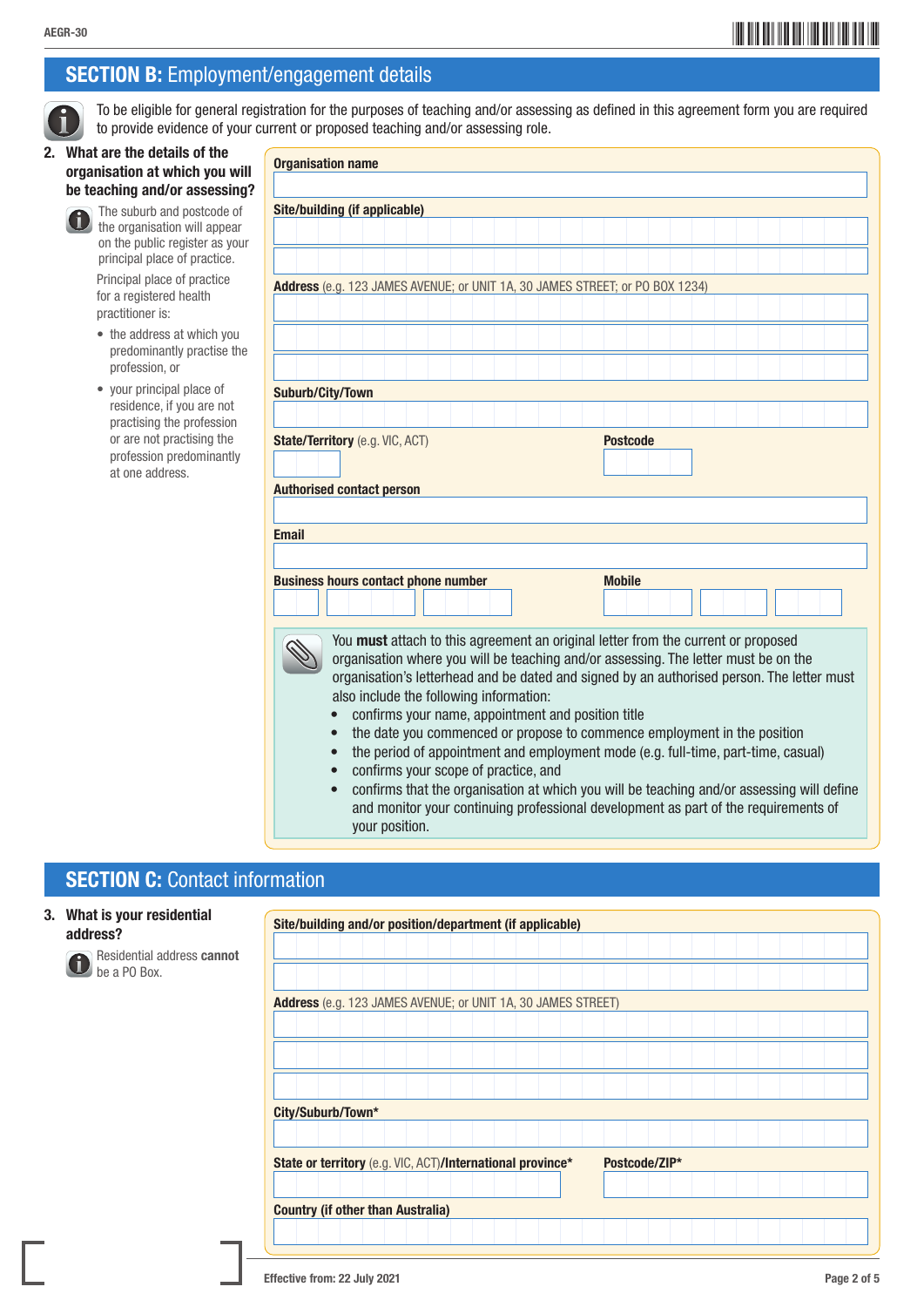# \*AEGR-303\* AEGR-30

| 4. What are your contact details? | Provide your current contact details below – place an $\blacktriangleright$ next to your preferred contact phone number. |               |
|-----------------------------------|--------------------------------------------------------------------------------------------------------------------------|---------------|
|                                   | <b>Business hours</b>                                                                                                    | <b>Mobile</b> |
|                                   |                                                                                                                          |               |
|                                   | <b>After hours</b>                                                                                                       |               |
|                                   |                                                                                                                          |               |
|                                   | <b>Email</b>                                                                                                             |               |
|                                   |                                                                                                                          |               |
|                                   |                                                                                                                          |               |

## **SECTION D: Suitability statement**

 Please note that registration is dependent on suitability as defined in the National Law, and the requirements set out in the Board's registration standards. Refer to www.medicalboard.gov.au/Registration-Standards for further information.

5. Do you commit to completing the requirements for continuing professional

and/or assessing?

 For more information, see *Continuing professional development* in the *Information and definitions* section of this form.

| continuing professional       |                          |             |
|-------------------------------|--------------------------|-------------|
| development during your       | YES $\vert \times \vert$ | NO $\nabla$ |
| period of registration as     |                          |             |
| defined by the organisation   |                          |             |
| at which you will be teaching |                          |             |
| and the common control O      |                          |             |

# SECTION E: Consent



Before you sign and date this form, make sure that you have answered all the relevant questions correctly and read the statements below. An incomplete form may delay processing and you may be asked to complete a new form.

I agree to:

- restrict my practice to the provision of teaching, academia and/or assessing as defined below and will not provide any healthcare or medical opinion in respect of the physical or mental health of any person, including prescribing, referring or undertaking any clinical care or clinical assessment, and
- a notation being published on the public register as follows: '<Applicant> has voluntarily agreed to restrict his/her practice to teaching and/or assessing and will not provide any health care or opinion in respect of the physical or mental health of any person. <Applicant> agrees to not prescribe, refer or undertake any clinical care or clinical assessment.'

I understand that teaching and/or assessing means the provision of services as part of an AMC-accredited medical course or assessment process leading to general or specialist registration such as:

- acting as an examiner for the AMC or specialist colleges
- teaching medical students as part of an accredited medical course, and
- providing administration or management services for an accredited medical course or assessment process.

I consent to (if relevant) any registration currently held by me that is not compatible with the registration type I am applying for, to be surrendered when the registration type I am applying for is granted.

I acknowledge that:

- notices required under the National Law and other correspondence relating to my application and registration (if granted) will be sent electronically to me via my nominated email address, and
- Ahpra uses overseas cloud service providers to hold, process and maintain personal information where this is reasonably necessary to enable Ahpra to perform its functions under the National Law. These providers include Salesforce, whose operations are located in Japan and the United States of America.

I understand that personal information that I provide may be given to a third party for regulatory purposes, as authorised or required by the National Law.

I understand Ahpra may verify the accuracy of my registration details, including my date of birth and address, to entities (such as prospective employers) who disclose that information to Ahpra for the purpose of confirming my identity. Ahpra will only do this where the entity seeking the verification has given a legal undertaking they have obtained my consent to this verification.

I confirm that I have read the privacy and confidentiality statement for this form. I declare that:

- the above statements, and the documents provided in support of this application, are true and correct, and
- I am the person named in this application and in the documents provided.

I make this declaration in the knowledge that a false statement is grounds for the Board to refuse registration.

| Signature of applicant |
|------------------------|
| 5161<br>. HF           |
| Name of applicant      |
|                        |
| Date                   |
| M<br>V.                |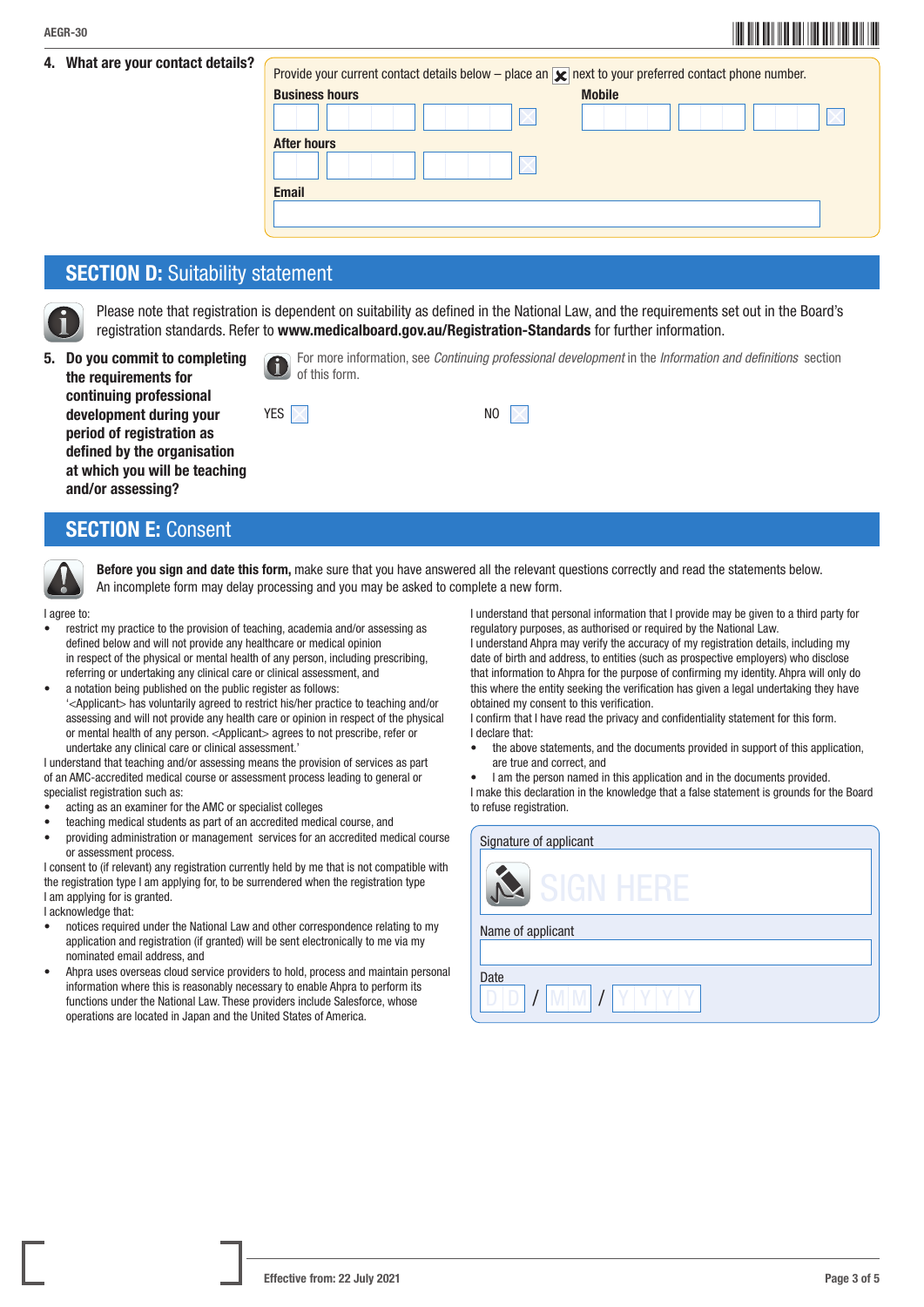# AEGR-30 **AEGR-30**

# **SECTION F: Payment**



# You are required to pay a registration fee.

### Your required payment is detailed below

Use the table below to select your registration fee. Your registration fee depends on your principal place of practice, as applicants whose principal place of practice is New South Wales are entitled to a rebate from the NSW Government.

| <b>Registration fee:</b>             |       | <b>Amount payable:</b>                                                                      |
|--------------------------------------|-------|---------------------------------------------------------------------------------------------|
|                                      |       | <b>SINSERIFFF</b>                                                                           |
| <b>Registration fee</b>              | \$163 | Applicants <b>must</b> pay 100% of the stated<br>at the time of submitting the application. |
| Registration fee for NSW registrants | \$160 |                                                                                             |

| <b>Registration fee:</b>                    |       | <b>Amount payable:</b>                      |
|---------------------------------------------|-------|---------------------------------------------|
|                                             |       |                                             |
| <b>Registration fee</b>                     | \$163 | Applicants must pay 100% of the stated fees |
| <b>Registration fee for NSW registrants</b> | \$160 | at the time of submitting the application.  |



#### Registration period

 The annual registration period for the medical profession is from 1 October to 30 September. The renewal date for the profession is 30 September.

#### Refund rules

If you have already paid a registration fee for general registration under the National Law, you will be refunded any difference between the registration fee for this type of registration and the fees already paid once your agreement has been approved.

#### 6. How are you paying your fee?

 Payment by cheque, money 6 order or bank draft must be in Australian currency, drawn on an Australian bank.

A receipt will be provided.

| Mark one box below only<br>Visa or MasterCard<br>Complete credit/debit card payment slip below<br>Cheque/Money order/Bank draft   | Cash/EFTPOS<br>(only available if paying in person) |
|-----------------------------------------------------------------------------------------------------------------------------------|-----------------------------------------------------|
| You must attach your cheque, money order or bank draft payable to the Australian Health<br><b>Practitioner Regulation Agency.</b> |                                                     |
| On the back of the cheque, money order or bank draft, you <b>must</b> write your:<br>full name<br>date of birth, and              |                                                     |

• Ahpra registration number (if you have one).

### Credit/Debit card payment slip – please fill out

| Amount payable<br>$\boldsymbol{\vartheta}$<br>Visa or MasterCard number<br>Expiry date | Name on card<br>Cardholder's signature<br>SIGN HERE |  |
|----------------------------------------------------------------------------------------|-----------------------------------------------------|--|
| Effective from: 22 July 2021                                                           | Page 4 of 5                                         |  |